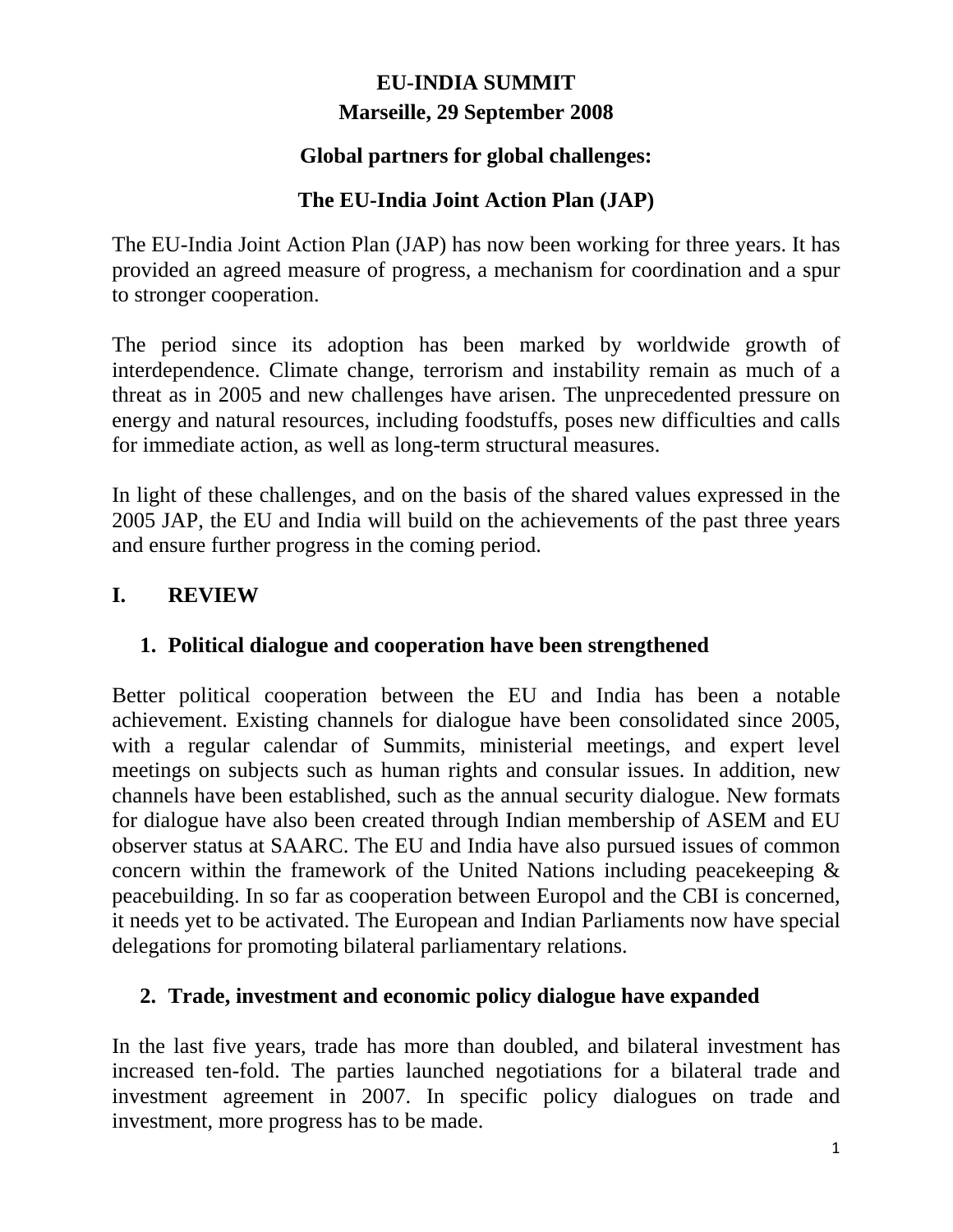New dialogues have been created on macroeconomic policy and on financial services, which underline the importance of financial and monetary stability, and of inclusive growth, in particular in the context of price rises associated with food, basic metals and energy.

## **3. Scientific and technical co-operation has developed**

An EU-India Energy Panel has been established. The International Thermonuclear Experimental Reactor (ITER) Agreement, to which both India and the EU are parties, has come into force. Science and technology activities have intensified and exchanges have been elevated to ministerial level, with increased co-operation across the board, shared partnerships with co-investment in research and technology development, and the renewal of the EU-India Science and Technology Agreement.

Co-operation on information and communications technologies continues to be strengthened, as indicated by the connection of the European high speed research network GEANT2 with its Indian counterpart ERNET, allowing European and Indian researchers to develop joint projects. The area of transport will benefit from the signature of a horizontal aviation agreement.

Co-operation and exchanges on pharmaceuticals and biotechnology have provided a better understanding of the complex issues in the sector. The two sides have made progress towards validating Ayurveda products as para-medicines or food supplements. In the field of employment and social affairs, there have been substantial activities under the sector policy dialogue and associated work programme.

Clean development and climate change needs more concrete activities involving all stakeholders. The maritime agreement discussions are yet to come to fruition. In space technology, dialogue between the two sides needs to be further strengthened. In global navigation satellite systems, the EU-India agreement on Galileo has yet to be finalised.

## **4. Cultural and people-to-people links have deepened**

Specific funding has been made available to increase the participation of Indian students in European graduate programmes. The Community Culture Programme has launched a special action for EU-India cultural co-operation for the period 2007-2009. Work continues on promoting civil society exchanges and people-topeople interaction in diverse fields. There is a need for more progress in the area of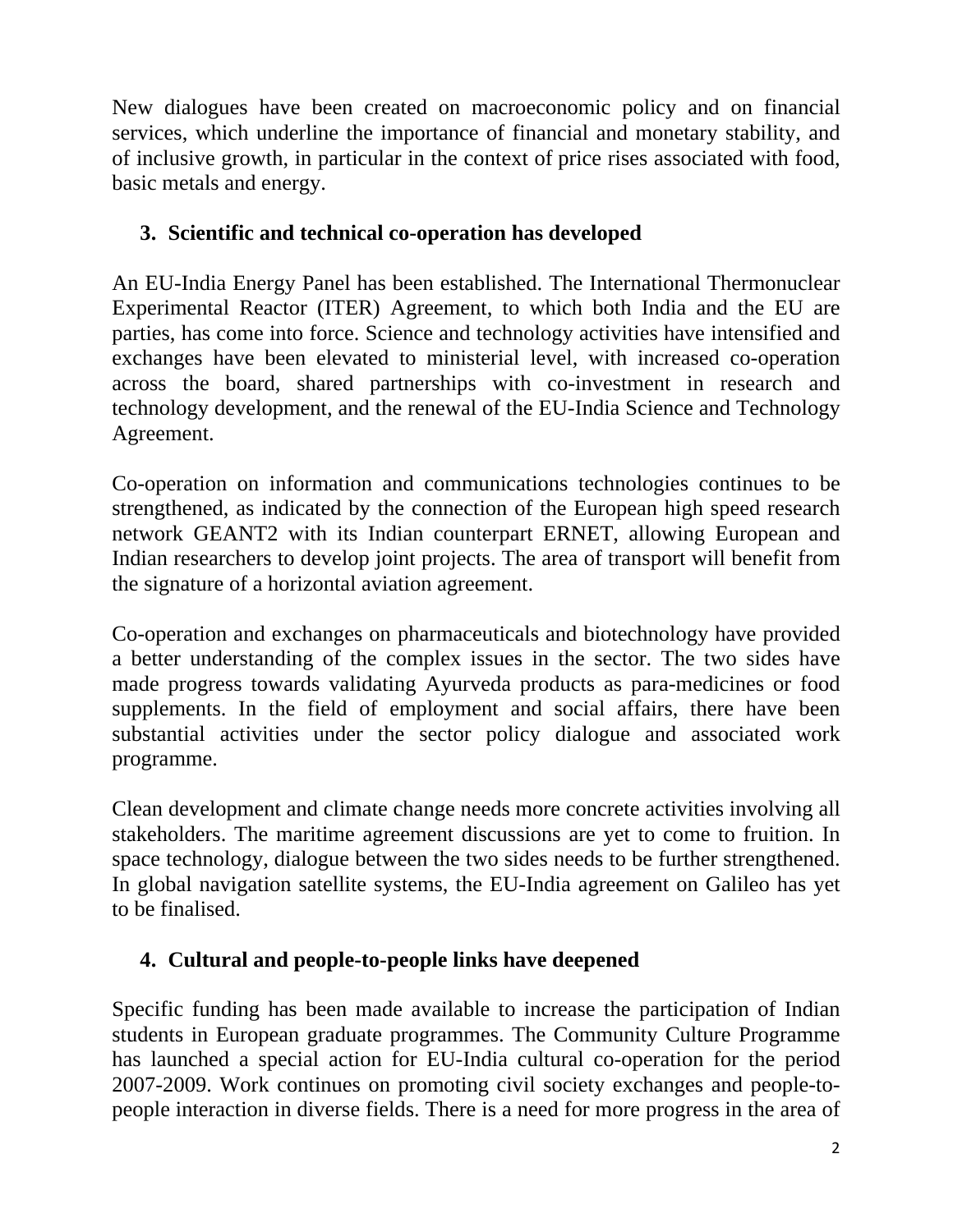culture and in the shared ambition of establishing chairs of study in both partners' academic institutions. Further effort is needed to facilitate the movement of persons, based on a comprehensive approach to migration issues.

\*\*\*

## **II. NEW ACTIVITIES**

The EU and India identified the following new activities to complement the 2005 India-EU Joint Action Plan, with the objective of promoting international peace and security and working together towards achieving economic progress, prosperity and sustainable development:

### **1. PROMOTING PEACE AND COMPREHENSIVE SECURITY**

 **-** To strengthen their consultations in the United Nations Human Rights Council and sustain their dialogue on human rights with a view to promoting the universality of human rights.

- To organise seminars and exchange best practice on civil-military peace building issues, including on Africa.

*-* To reinforce co-operation in fighting proliferation and in export control.

- To intensify contacts in the fight against terrorism including through the operationalisation of co-operation between Europol and India.

- To co-operate on regional issues.

- To join efforts in the international fora in using expertise in global development policy to promote the achievement of the MDGs and aid effectiveness.

#### **2. PROMOTING SUSTAINABLE DEVELOPMENT**

- To implement a bilateral Work Programme on Energy, Clean Development and Climate Change to promote joint activities, research and policy development.

- To explore the up-scaling of financing for activities to address climate change and further explore the potential for research and technology co-operation and the options for technology transfer.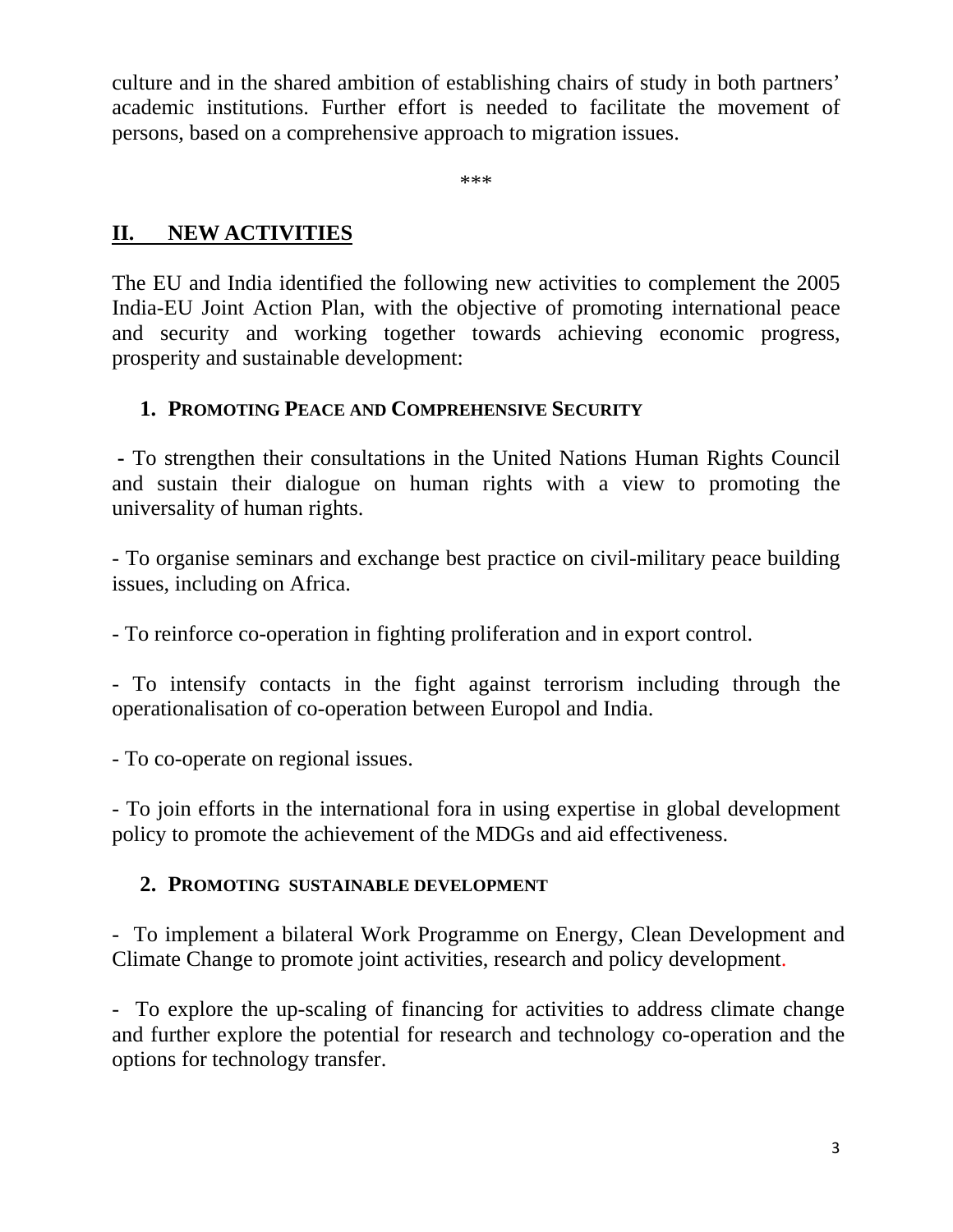- To foster co-operation on solar energy with a view to jointly developing a flagship programme in solar energy.

To make substantive and efficient progress for the early conclusion of an ambitious and balanced broad-based trade and investment agreement.

- To strengthen the exchange of best practices and co-operation in customs matters, covering areas such as supply chain security and trade facilitation, customs Intellectual Property Rights enforcement, environmental protection, tackling commercial fraud, modernisation of processes, of procedures and of working methods.

- To share experience, views, and non-confidential information on competition law policy and enforcement.

- To use the EU-India regulatory dialogue on financial services launched in 2006 to make progress on regulatory convergence.

- To establish a Working Group on engineering sector including automotive industry; a dialogue on sustainable industrial policy; and the strengthening of cooperation on the small and medium-sized enterprises (SME) sector.

- To develop business-to-business and research co-operation with the help of the future European Business & Technology Centre (EBTC).

- To extend the current dialogue on agriculture to address agricultural productivity, including new technologies, input use efficiency, and improved selection of seeds and crops.

- To enhance technical and regulatory co-operation in the field of civil aviation, spanning such areas as aviation safety, aviation security, environment, air traffic management, economic regulation and business issues.

- To further co-operate in the field of decent work.

- To increase exchanges in the fields of sustainable extension of social protection, social dialogue, equal opportunities and gender equality.

- To launch a joint study on decent work covering priority areas relating to global employment, social cohesion, and sustainable development.

- To conduct a dialogue on issues relevant to co-operation with third countries.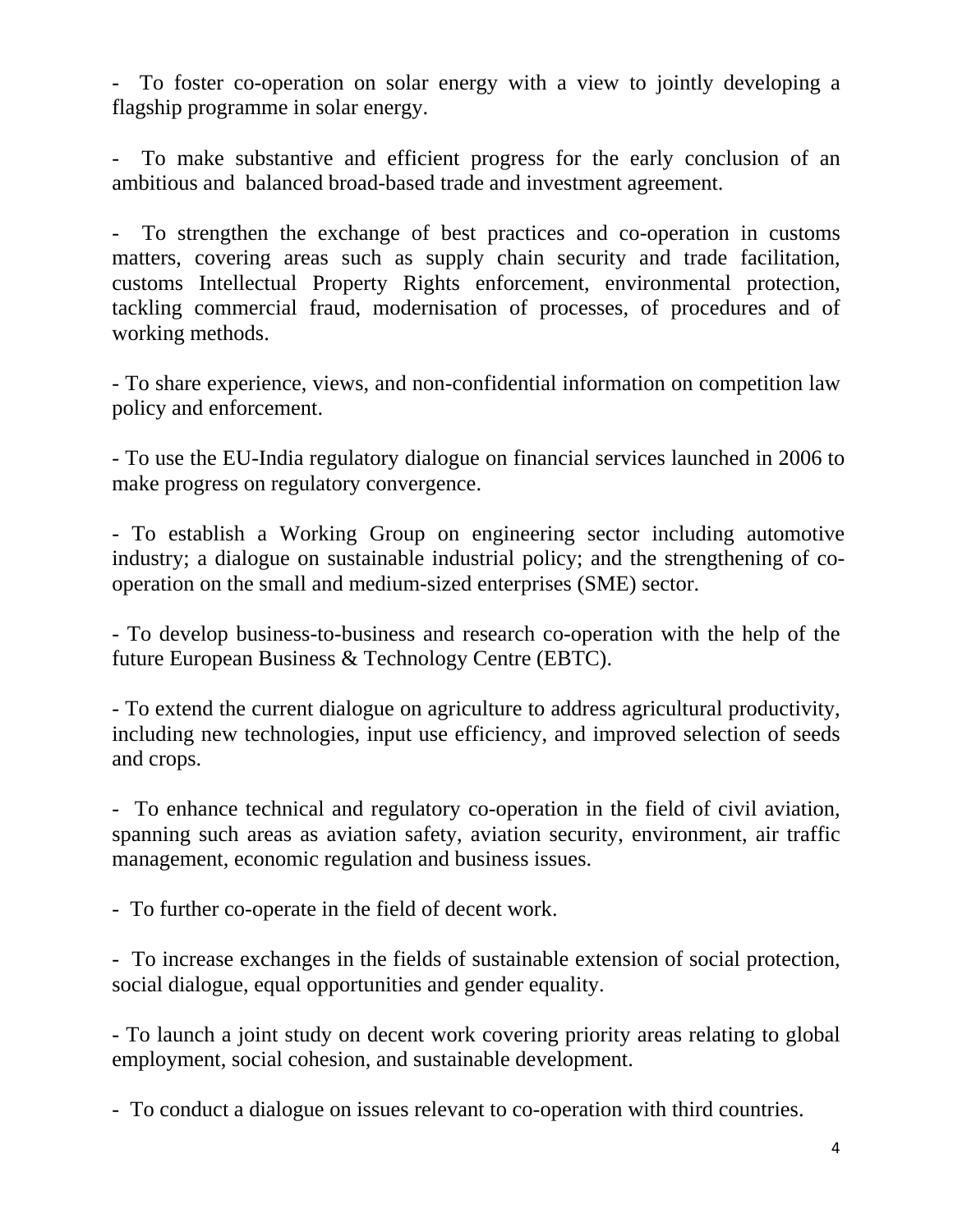# **3. PROMOTING RESEARCH AND TECHNOLOGY**

- To co-operate in civil nuclear research and development in a manner consistent with their international obligations.

- To enhance co-operation in the framework of the International Thermonuclear Experimental Reactor (ITER) Agreement and through the conclusion of a bilateral agreement between Euratom and India in the field of fusion energy research.

- To create links and to increase exchanges between both sides' statistical services to foster co-ordination in statistical methodology and research on social and economic data.

- To undertake collaborative research and capacity building in new fields of science and technology, which will be determined by the Steering Committee of the EC-India S&T agreement.

- To strengthen dialogue between the Indian Space Research Organisation (ISRO), the Department of Space (DOS), the European Space Agency (ESA), and the European Commission.

- To explore co-operation in the field of Pharmaceutical Education and Research.

## **4. PROMOTING PEOPLE-TO-PEOLE AND CULTURAL EXCHANGES**

- To strengthen dialogue between the two Parliaments.

- To continue the promotion of civil society exchanges and interaction through the reinforcement of the mandate of the EU-India Civil Society Roundtable in order to ensure greater involvement of economic and social partners, especially trade unions, farmers, consumers and business associations.

- To improve co-operation and foster greater linkages between European and Indian higher education institutions.

- To promote the development of European Union Study Centres in India and Modern Indian Study Centres in the EU.